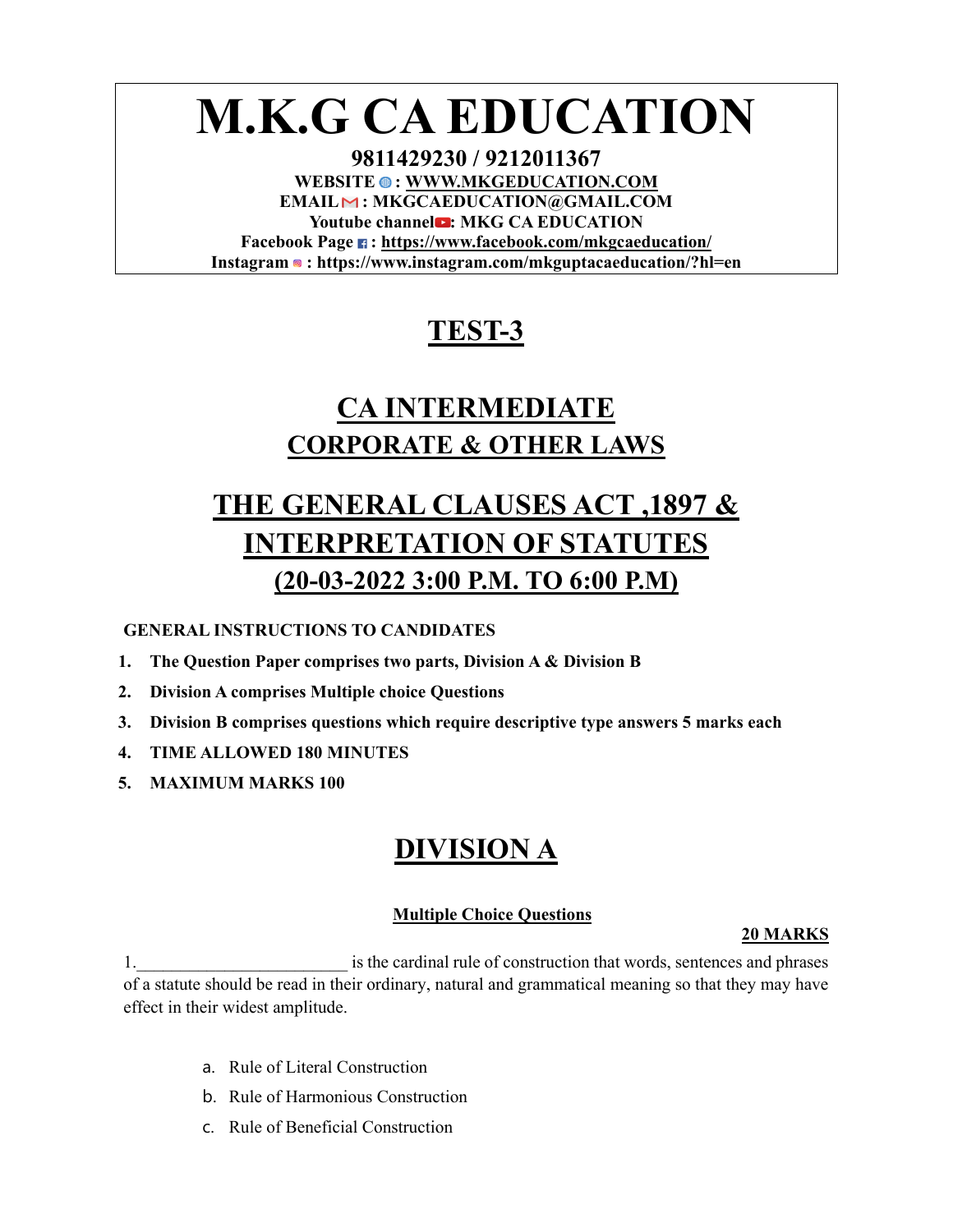# d. Rule of Exceptional Construction

2. What among the following could be considered in the term 'Immovable Property' as defined under section 3(26) of the General Clauses Act, 1897?

- i. The soil for making bricks
- ii. Right to catch fish
- iii. Right to drain water
- iv. Doors and Windows of the house
	- a. Only (i) and (iv)
	- b. Only  $(i)$ ,  $(ii)$  and  $(iv)$
	- c. Only  $(i)$  and  $(ii)$
	- d. Only (ii), (iii) and (iv) **(2 Marks)**

3. According to the rule, the words of the statute are to be given their plain and ordinary meaning.

- (a) Literal rule
- (b) Golden rule

(c) Natural rule

(d)Mischief rule **(2 Marks)**

4. When there is a conflict between two or more statues or two or more parts of a statute then which rule is applicable:

- (a) Welfare construction
- (b) Strict construction
- (c) Harmonious construction
- (d)Mischief Rule **(2 Marks)**

5.As per the provisions of the General Clauses Act, 1897, where an act or omission constitutes an offence under two or more enactments, then the offender shall be liable to be prosecuted and punished under:

(a) Under either or any of those enactments

# 2

# **(2 Marks)**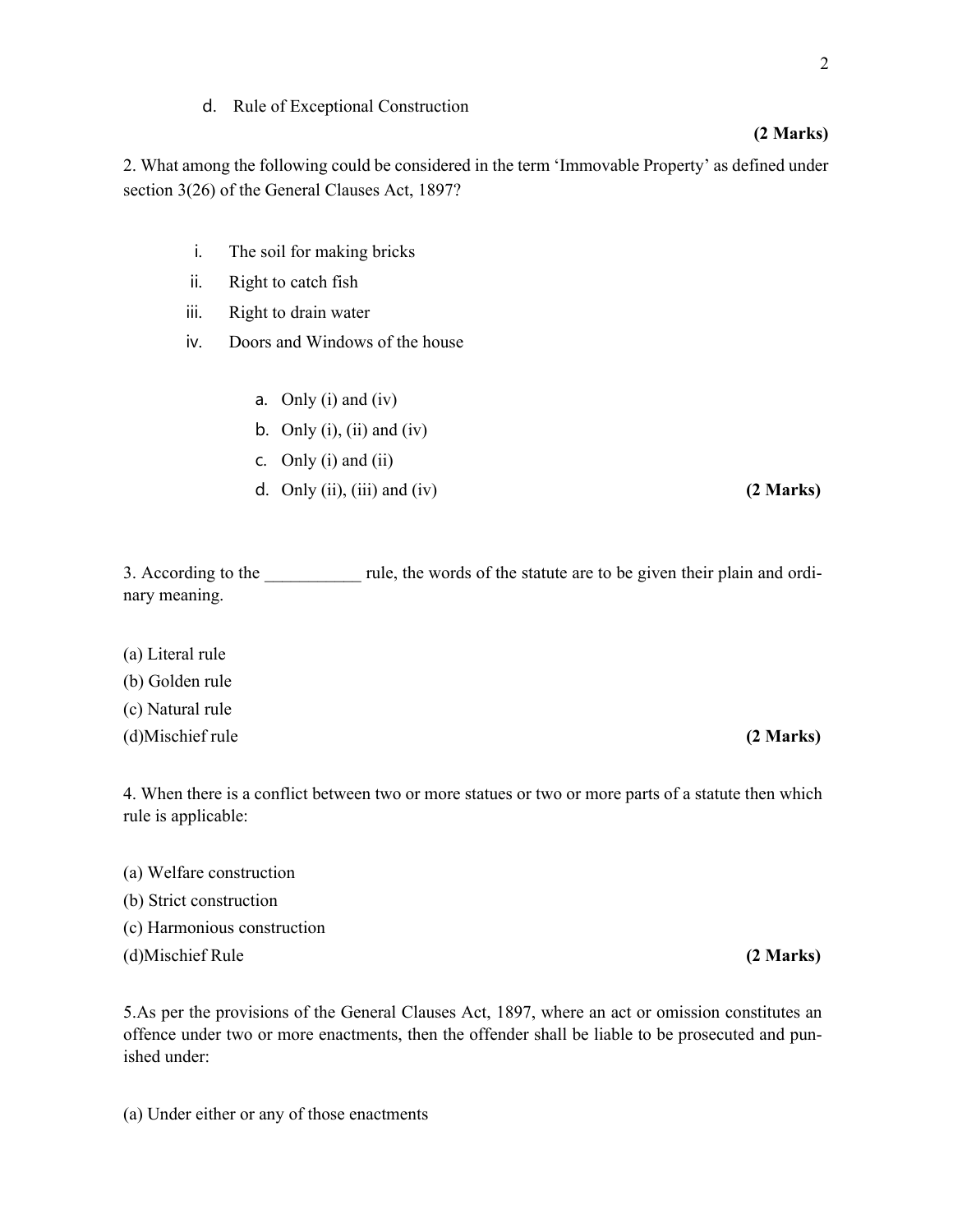(b) Twice for the same offence

(c)Either (a) or (b) as per the discretion of the court

(d)Under the cumulative effect of both the enactments **(2 Marks)**

6. Where an act of parliament does not expressly specify any particular day as to the day of coming into operation of such Act, then it shall come into operation on the day on which:

(a) It receives the assent of the President

(b) It receives the assent of the Governor General

(c) It receives assent of both the houses of Parliament

(d)It receives assent of the Prime Minister **(2 Mark)**

7. The General Clauses Act, 1897 intends to:

- (a) Provide general definitions.
- (b) Applicable to all Central Acts and Regulations.
- (c) Applicable where there is no definition, unless there is anything repugnant in the subject or context.
- (d) All of the above. **(2 Mark)**

8. The General Clauses Act is one of the oldest Acts, came into force on:

a. 01st April, 1897 b. 11th March, 1897 c.  $11<sup>th</sup>$  March, 1887 d.01st April, 1868 **(2 Mark)** 

9. Mr. A died at the age of 72 leaving behind some movable and immovable properties to be distributed between his two sons C& D, as per his registered will. His Will clearly mentioned that all the immovable property should go to C and all the movable property should go to D.Both the brothers divided the property as per will except below mentioned properties, because they could not establish which property should go to whom. Kindly help them by ticking the property/ies which should go to D (as per the provisions of the general Clause Act, 1897):

| (a) Standing crop in the fields<br>(b) Cut crop, ready to sell<br>(c) Tube well in the agriculture land<br>(d) Sandal wood tree | (2 Mark) |
|---------------------------------------------------------------------------------------------------------------------------------|----------|
| 10. The preamble is most important in any legislation, it:<br>a. Provides definitions in the Act.                               |          |

- b. Expresses scope, object and purpose of the Act.
- c. Provides summary of the entire Act.
- d. None of the above. **(2 Mark)**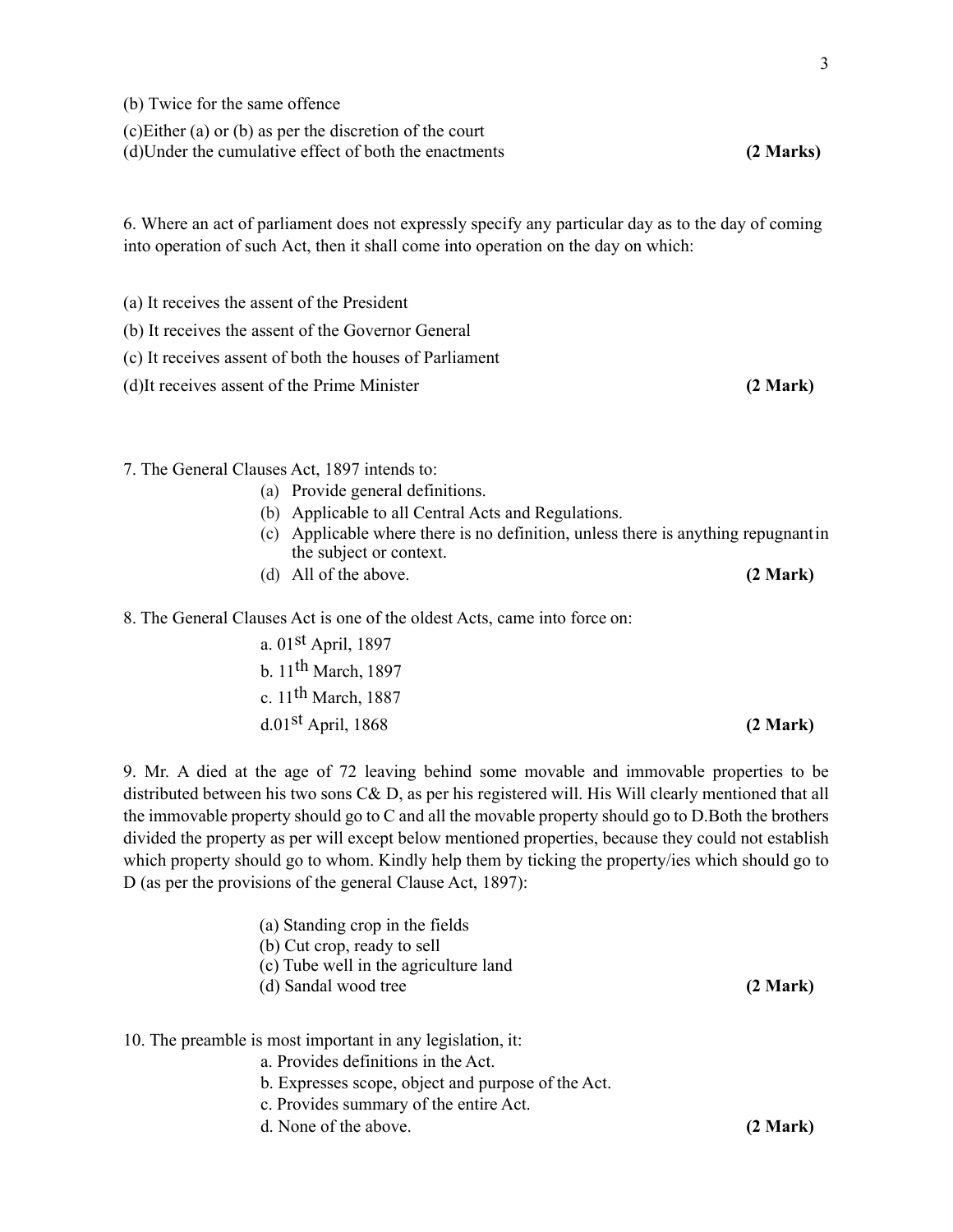#### **DIVISON B**

### **Question :1**

### **All parts carry 5 marks each**

# **(a)**

Mr. Vyas is the owner of House No. 20 in Geeta Colony, Delhi. He has rented two rooms in this house to Mr. Iyer. The Income Tax Authority has served a show cause noti ce to Mr. Vyas. The said notice was received by Mr. Iyer and returned the notice with an endorsement of refusal. Decide with reference to provisions of "General Clauses Act, 1897", whether the notice was rightfully served on Mr. Vyas.

# **(b)**

Explain the function of 'proviso' as an internal aid to construction.

# **(c)**

Referring to the provisions of the General Clauses Act, 1897, find out the day/ date on which the following Act/Regulation comes into force. Give reasons also.

1)An Act of Parliament which has not specifically mentioned a particular date.

2)The Securities and Exchange Board of India (Issue of Capital and Disclosure Requirements) (Fifth Amendment) Regulations, 2015 was issued by SEBI vide Notification dated 14th August, 2015 with effect from 1st January, 2016.

# **Question :2**

# **All parts carry 5 marks each**

# **(a)**

'Preamble does not over-ride the plain provision of the Act.' Comment. Also give suitable example.

### **(b)**

Mr. Apar and Mr. New, both aspiring Chartered Accountants have met in a conference for CA students. Both are having an argument about the meaning of Financial Year. They have approached you as a senior in the profession to guide them about the meaning of Financial Year as per the provisions of the General Clauses Act, 1872. Also, brief them about the difference between a calendar year and financial year.

# **(c)**

What is the meaning of service by post as per provisions of the General Clauses Act, 1897?

### **Question :3**

#### **All parts carry 5 marks each**

# **(a)**

At the time of interpreting a statutes what will be the effect of 'Usage' or 'customs and Practices'?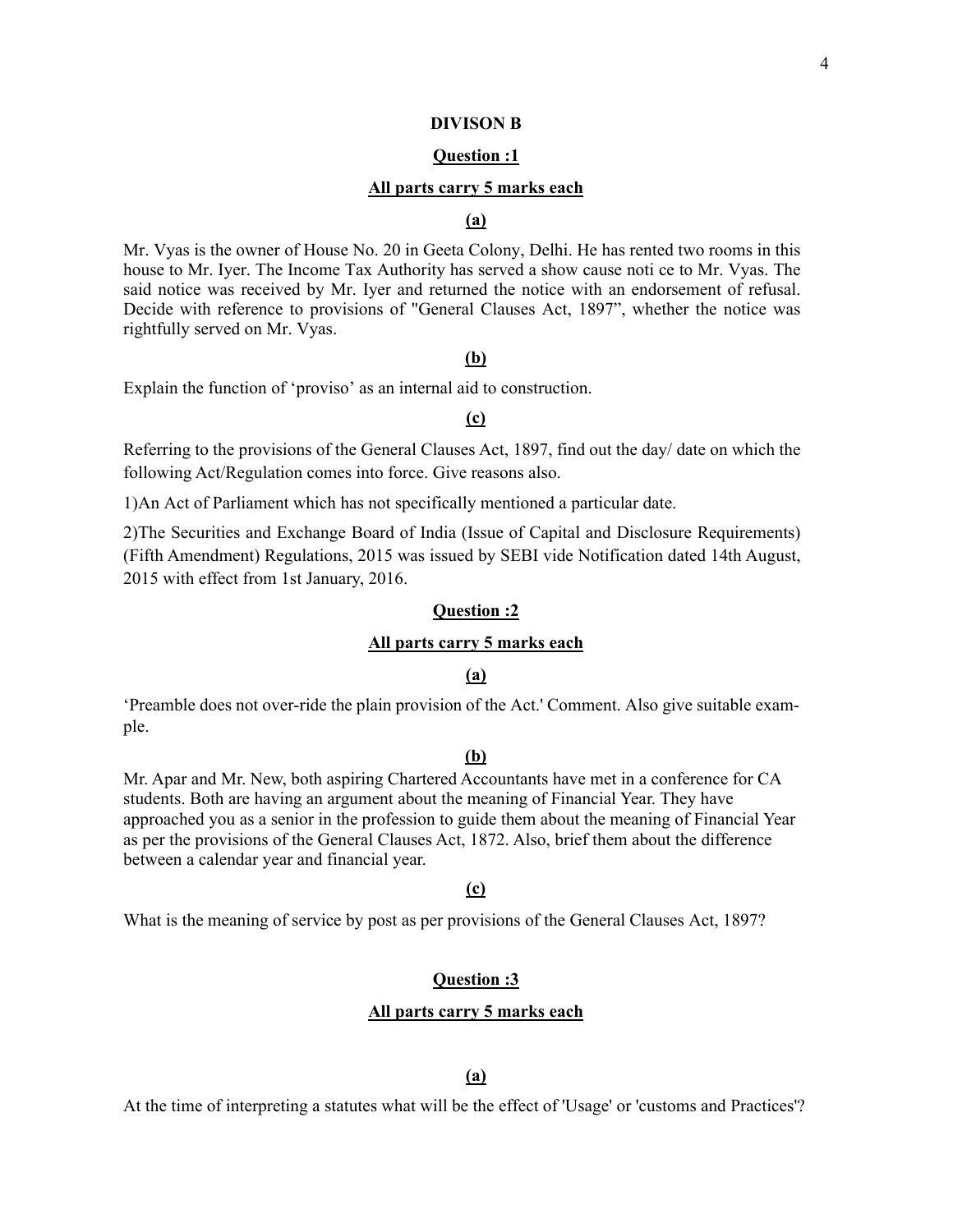# **(b)**

Explain how 'Dictionary Definitions' can be of great help in interpreting/ constructing an Act when the statute is ambiguous

**(c)** 

Define Grammatical Interpretation. What are the exceptions to grammatical interpretation?

# **Question :4**

# **All parts carry 5 marks each**

# **(a)**

 Explain the meaning of 'calculation of duty to be taken on pro rata Basis' as per the provisions of the General Clauses Act, 1897. Give an example.

# **(b)**

Does an explanation added to a section widen the ambit of a section?

# **(c)**

Explain the rule in 'Heydon's Case' while interpreting the statutes quoting an example.

# **Question :5**

# **All parts carry 5 marks each**

### **(a)**

PK and VK had a long dispute regarding the ownership of a land for which a legal suit was pending in the court. The court fixed the date of hearing on 29.04.2018, which was announced to be a holiday subsequently by the Government. What will be the computation of time of the hearing in this case under the General Clauses Act, 1897?

### **(b)**

i) Income Tax Act, 1961 provides that the gratuity paid by the government to its employees is fully exempt from tax. You are required to explain the scope of the term 'government' and clarify whether the exemption from gratuity income will be available to the State Government Employees? Give your answer in accordance with the provisions of the General Clauses Act, 1897.

ii) "Associate words to be understood in common sense manner." Explain this statement with reference to rules of interpretation of statutes

# **(c)**

What is External Aid to interpretation? Explain how the Dictionary definitions are the External Aids to Interpretations?